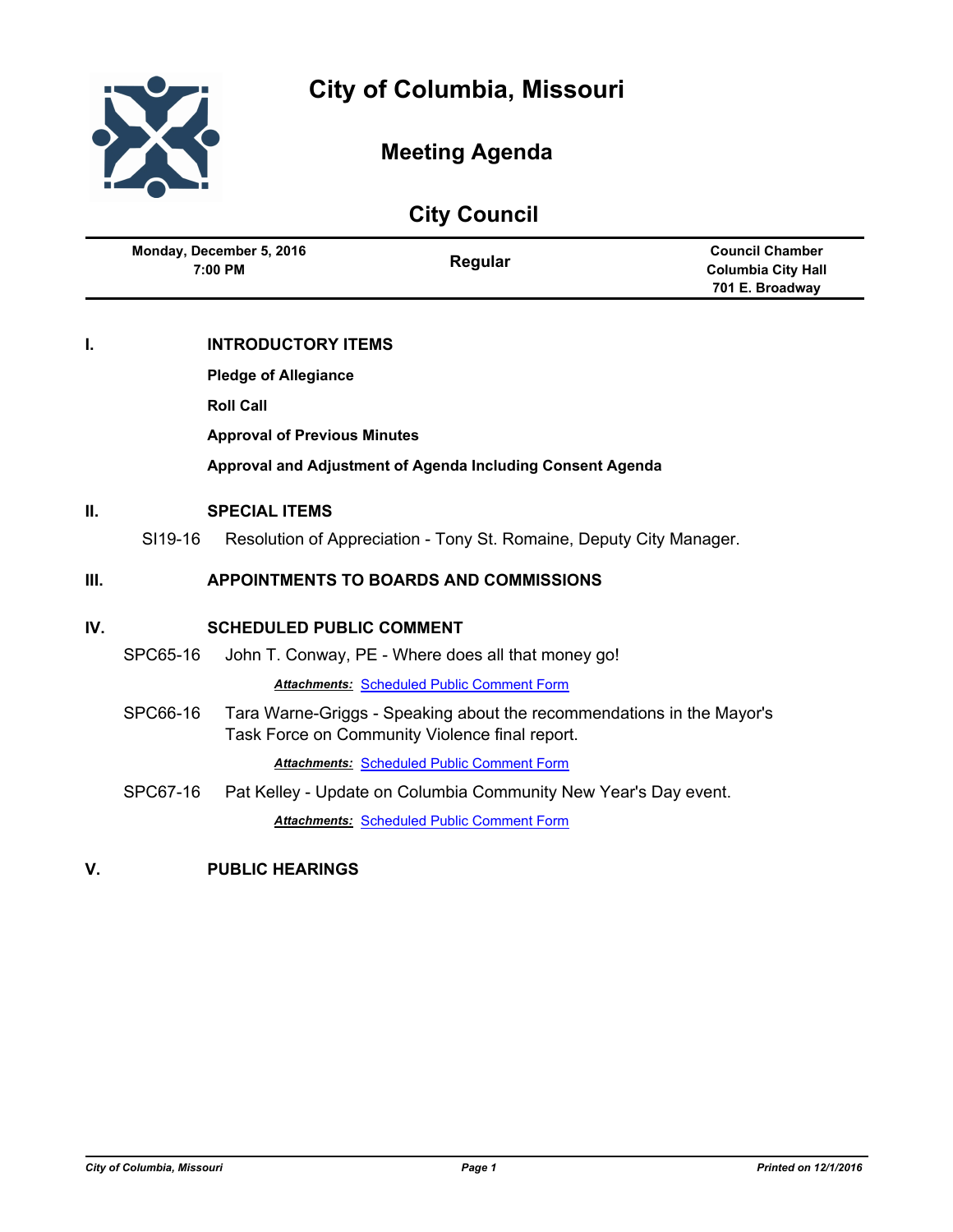# **VI. OLD BUSINESS**

B262-16**A** Amending Chapter 24 of the City Code to establish a public inconvenience fee for extended temporary occupancy of public spaces.

(Tabled at the October 17, 2016 Council Meeting.)

*Recommended Action:* [Read & Vote/Mayor Memo]

[B262-16A - Ordinance as Amended](http://gocolumbiamo.legistar.com/gateway.aspx?M=F&ID=4feadbde-0105-4c92-b6df-54f42d307db5.doc) *Attachments:*

[Supplemental Council Memo - 12-5-16](http://gocolumbiamo.legistar.com/gateway.aspx?M=F&ID=4a5f0f21-f06c-4242-8af8-19b7d65234e5.docx)

[10-25-16 Minutes - Downtown Columbia Leadership Council Meeting](http://gocolumbiamo.legistar.com/gateway.aspx?M=F&ID=4ea6d8e5-cec5-415a-acfc-d1d6c98d1d35.pdf)

[11-14-16 Public Hearing Notes](http://gocolumbiamo.legistar.com/gateway.aspx?M=F&ID=9dcf3361-3ea6-46c3-9a84-deebc92feac1.pdf)

[11-22-16 DRAFT Minutes - Downtown Columbia Leadership Council](http://gocolumbiamo.legistar.com/gateway.aspx?M=F&ID=f899c123-2e45-45ad-9a6a-ed3e640c4848.pdf)

[11-28-16 Correspondence from Downtown Columbia Leadership Council](http://gocolumbiamo.legistar.com/gateway.aspx?M=F&ID=53685ea3-a22b-4272-9caa-e735344542ae.docx)

[Amendment Sheet - 10-17-16](http://gocolumbiamo.legistar.com/gateway.aspx?M=F&ID=e8e8f234-f686-4869-aaa2-3b46eeb90329.pdf)

[Supplemental Council Memo - 10-17-16](http://gocolumbiamo.legistar.com/gateway.aspx?M=F&ID=7b9fb34d-76db-4811-af04-6feac3bc8e98.docx)

[Supplemental - Exhibit D Replacement- PIF Spreadsheet](http://gocolumbiamo.legistar.com/gateway.aspx?M=F&ID=40def6b1-6ebb-4bda-adb4-6c855cc7ca30.pdf)

[Council Memo](http://gocolumbiamo.legistar.com/gateway.aspx?M=F&ID=915f8f1d-3b64-4402-847a-a066db6d67d8.docx)

[Exhibit A-Closure/Cost Scenarios](http://gocolumbiamo.legistar.com/gateway.aspx?M=F&ID=c6e1465c-3ded-4ff4-933c-4e66586bc76e.pdf)

[Exhibit B-Miami, FL Ordinance](http://gocolumbiamo.legistar.com/gateway.aspx?M=F&ID=14ba9d0a-974a-44bc-aa57-50d21ab8948a.pdf)

[Exhibit C-Letter from Columbia Public Schools](http://gocolumbiamo.legistar.com/gateway.aspx?M=F&ID=0873beed-bc2b-4bdc-b66b-a0172aa1f74d.docx)

[Exhibit D-PIF Spreadsheet](http://gocolumbiamo.legistar.com/gateway.aspx?M=F&ID=8aab1c76-64cf-4170-a403-7ed5d6070511.pdf)

[Exhibit E-Letter from CID](http://gocolumbiamo.legistar.com/gateway.aspx?M=F&ID=d9df16b1-45e4-4595-88d9-6d044d1df178.pdf)

Exhibit F-Excerpts from Draft Downtown Columbia Leadership Council Meeting

**[Ordinance](http://gocolumbiamo.legistar.com/gateway.aspx?M=F&ID=cb709d3f-7d7e-4113-95bd-72a322ed638f.doc)** 

B314-16 Authorizing Amendment No. 7 to the general cooperative agreement with the Boone County Regional Sewer District relating to sewer service to property within Arrowhead Lake Estates - University Estates and located on the west side of South Arrowhead Lake Drive and the payment of special and regular fees for sewer connection to the Cascades Pump Station.

*Recommended Action:* [2nd Read & Vote/Mayor Memo]

**Attachments: [Council Memo](http://gocolumbiamo.legistar.com/gateway.aspx?M=F&ID=1666deb0-938a-4600-9084-809430faf09f.docx)** [October 2007 Agreement](http://gocolumbiamo.legistar.com/gateway.aspx?M=F&ID=8a6e2106-32c8-4ce4-bfec-130ac6263711.pdf) [PR115-97A](http://gocolumbiamo.legistar.com/gateway.aspx?M=F&ID=9ed17604-7f18-44ce-bab2-21d608d4e8fb.pdf) [Correspondence from Boone County Regional Sewer District](http://gocolumbiamo.legistar.com/gateway.aspx?M=F&ID=fcffbf1a-481f-45ee-80a1-01c0a05cd804.pdf) **[Ordinance](http://gocolumbiamo.legistar.com/gateway.aspx?M=F&ID=fbc34e1b-86a8-48d3-a9e4-a6ae911498a2.doc)** [Exhibit A to Ordinance](http://gocolumbiamo.legistar.com/gateway.aspx?M=F&ID=0d054c6a-b7d0-41b4-9c74-2b85250a4fdc.pdf)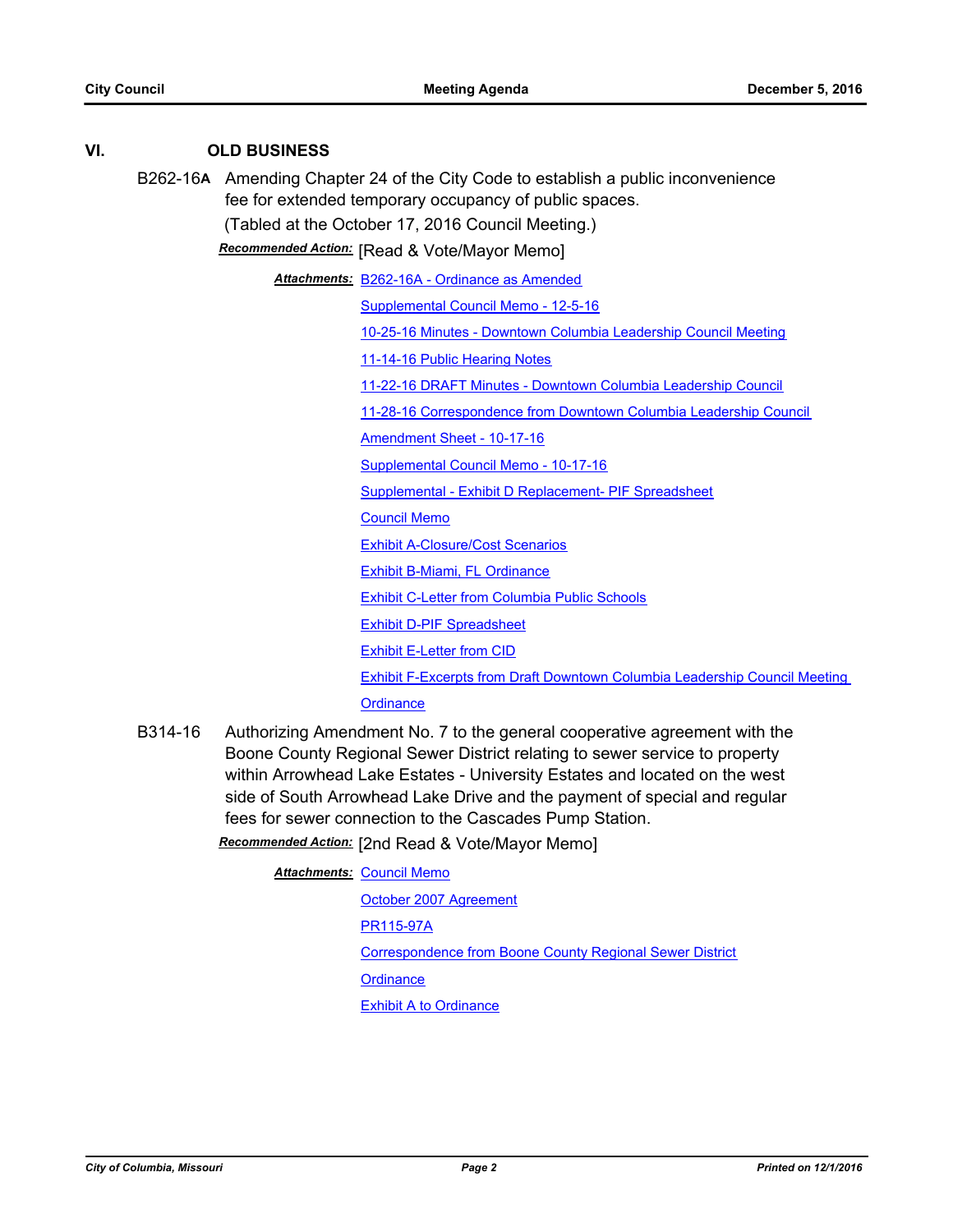B315-16 Authorizing a power purchase agreement with Crystal Lake Wind III, LLC for the purchase of wind energy.

*Recommended Action:* [2nd Read & Vote/Mayor Memo]

**Attachments: [Council Memo](http://gocolumbiamo.legistar.com/gateway.aspx?M=F&ID=c9602d2c-8d73-42f0-8add-eb94ebc5a5ff.docx)** 

**[Ordinance](http://gocolumbiamo.legistar.com/gateway.aspx?M=F&ID=849b7d3c-75a3-4b87-a2cc-684f00beb8ee.doc)** 

[Attachment A to Ordinance](http://gocolumbiamo.legistar.com/gateway.aspx?M=F&ID=d48486c9-8ab9-4ea8-a08e-60df476bec82.pdf)

B321-16 Amending Chapter 13 of the City Code as it relates to pawnbrokers. *Recommended Action:* [2nd Read & Vote/Mayor Memo]

**Attachments: [Council Memo](http://gocolumbiamo.legistar.com/gateway.aspx?M=F&ID=6d1875e4-34d9-4e19-bd06-7362135ffec0.docx)** 

[Substance Abuse Advisory Commission Minutes-09/07/16](http://gocolumbiamo.legistar.com/gateway.aspx?M=F&ID=2a773780-e7d1-417e-b89f-0171595db451.pdf) **[Ordinance](http://gocolumbiamo.legistar.com/gateway.aspx?M=F&ID=354e35ed-d6f2-41ac-95be-3217d2fb016d.doc)** 

## **VII. CONSENT AGENDA**

B308-16 Approving the Wyndham Commercial Corner C-P Plan located on the northeast corner of Scott Boulevard and State Route KK (Case No. 16-205). *Recommended Action:* [2nd Read & Vote/Mayor Memo]

**Attachments: [Council Memo](http://gocolumbiamo.legistar.com/gateway.aspx?M=F&ID=95f503e5-f5c7-459e-b3fc-c0ccd2d70c1c.docx)** 

[Staff Report to Planning and Zoning Commission](http://gocolumbiamo.legistar.com/gateway.aspx?M=F&ID=9f72fbfa-dbb0-458b-b5b5-37d8ec1f5e2e.pdf)

[Locator maps](http://gocolumbiamo.legistar.com/gateway.aspx?M=F&ID=62c7a0bc-7cf8-44ee-9351-910445ef045b.pdf)

[Development Plan \(Sheet 1\)](http://gocolumbiamo.legistar.com/gateway.aspx?M=F&ID=0017fdc6-be27-4987-a229-6e898fdd7b87.pdf)

[Development Plan \(Sheet 2\)](http://gocolumbiamo.legistar.com/gateway.aspx?M=F&ID=9c97caa1-6018-4a8e-9e2e-b6db0d9dfbf6.pdf)

[2007 Rezoning Ordinance](http://gocolumbiamo.legistar.com/gateway.aspx?M=F&ID=3b5ca41f-4166-474e-a96c-f23751f5b39b.pdf)

[Excerpts from Minutes](http://gocolumbiamo.legistar.com/gateway.aspx?M=F&ID=f1ede470-103a-4538-b52f-ac711bae1985.docx)

**[Ordinance](http://gocolumbiamo.legistar.com/gateway.aspx?M=F&ID=48970e68-713e-48a3-be98-f128e617a66f.doc)** 

#### **[Exhibit A to Ordinance](http://gocolumbiamo.legistar.com/gateway.aspx?M=F&ID=fb653408-0604-4179-a925-a66ae994aab8.pdf)**

B309-16 Approving the Final Plat of The Vineyards, Plat No. 3 located at the western terminus of Stone Mountain Parkway; authorizing a performance contract (Case No. 16-128).

## *Recommended Action:* [2nd Read & Vote/Mayor Memo]

**Attachments: [Council Memo](http://gocolumbiamo.legistar.com/gateway.aspx?M=F&ID=322543fb-74b2-4702-b769-a943075a727f.docx)** 

[Locator Maps](http://gocolumbiamo.legistar.com/gateway.aspx?M=F&ID=037fcaf9-dee7-418f-a4ad-5c06bf008940.pdf) [Final Plat \(page 1\)](http://gocolumbiamo.legistar.com/gateway.aspx?M=F&ID=6d11a2a0-79ee-44b1-9b41-7eb2f00b3aa6.pdf)

[Final Plat \(page 2\)](http://gocolumbiamo.legistar.com/gateway.aspx?M=F&ID=790c96a2-3e9c-4cb8-b524-29d9587df43a.pdf)

[Preliminary Plat \(previously approved\)](http://gocolumbiamo.legistar.com/gateway.aspx?M=F&ID=da76f5f0-eff6-4c5f-8775-dee2d98f3bff.pdf)

**[Ordinance](http://gocolumbiamo.legistar.com/gateway.aspx?M=F&ID=ef44ce21-8cf0-494b-92f5-5de49975aaeb.doc)** 

[Exhibit A to Ordinance](http://gocolumbiamo.legistar.com/gateway.aspx?M=F&ID=6b233a45-438b-4f6b-96d0-6d854a758b6c.pdf)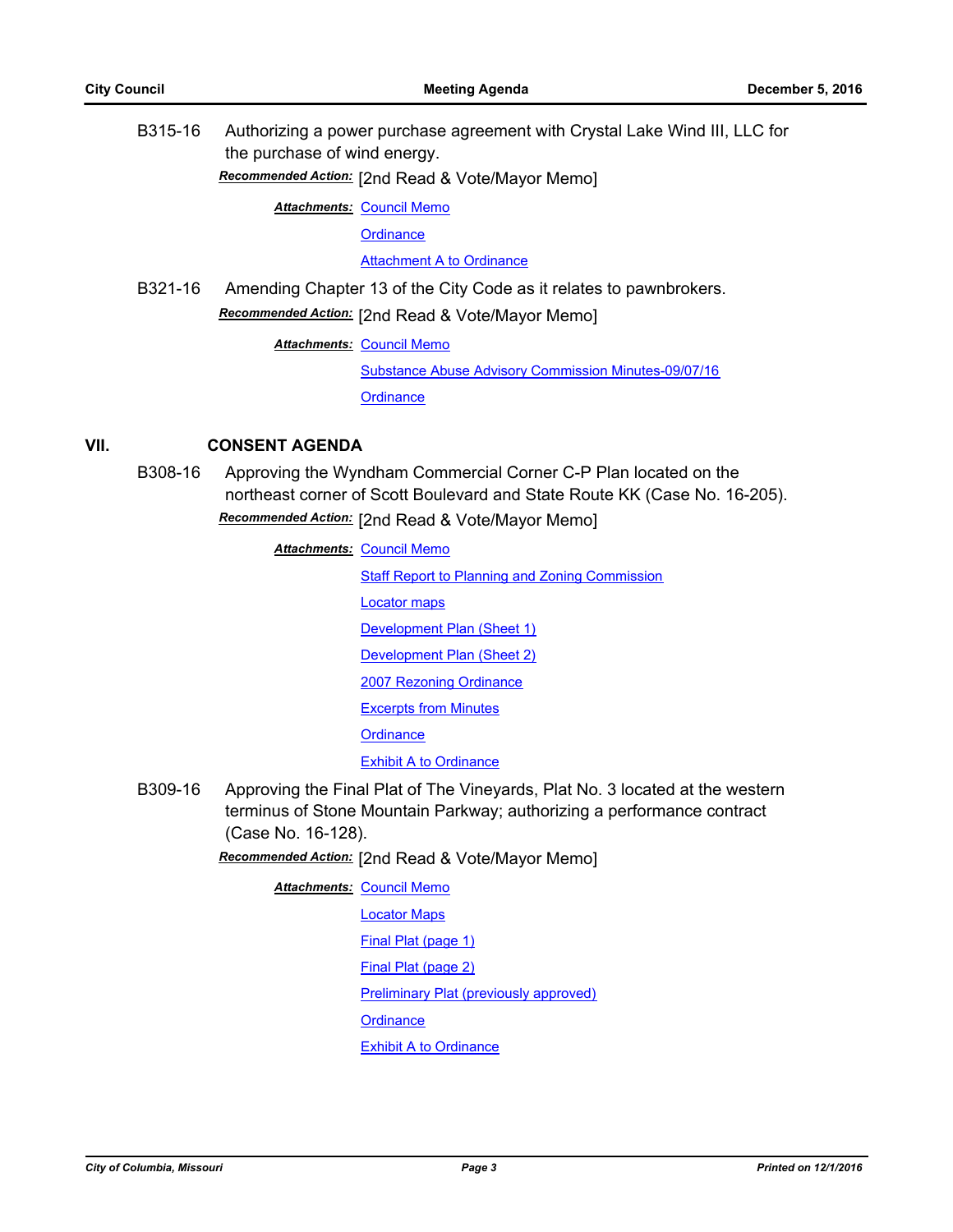B310-16 Approving the Final Plat of Fox Lair, Plat No. 3 located at the western terminus of Fort Sumter Court and west of Buchanan Drive; authorizing a performance contract (Case No. 16-203).

*Recommended Action:* [2nd Read & Vote/Mayor Memo]

**Attachments: [Council Memo](http://gocolumbiamo.legistar.com/gateway.aspx?M=F&ID=b2506edb-61a9-4e61-ac9a-a76f9602fafd.docx)** [Locator Maps](http://gocolumbiamo.legistar.com/gateway.aspx?M=F&ID=209ac530-306f-4d87-be33-241eccee83e7.pdf) [Final Plat](http://gocolumbiamo.legistar.com/gateway.aspx?M=F&ID=492e0d35-0dce-4ef0-91d1-81ff946d10a5.pdf) [Approved Prelimary Plat \(Fox Lair Plat 1\)](http://gocolumbiamo.legistar.com/gateway.aspx?M=F&ID=5c5c3c2e-ccf0-4f47-8785-de686b1f3548.pdf) **[Ordinance](http://gocolumbiamo.legistar.com/gateway.aspx?M=F&ID=a288e472-6e23-4ce0-914e-e87b44427455.doc)** [Exhibit A to Ordinance](http://gocolumbiamo.legistar.com/gateway.aspx?M=F&ID=26de08bf-4f2d-4599-bccb-01e1ce87c514.pdf)

B311-16 Vacating an existing sanitary sewer easement located on the northwest corner of Nifong Boulevard and Santiago Drive (Case No. 16-165).

*Recommended Action:* [2nd Read & Vote/Mayor Memo]

**Attachments: [Council Memo](http://gocolumbiamo.legistar.com/gateway.aspx?M=F&ID=54a05e63-4fda-4911-a750-996a03d4bc7e.docx)** 

[Vacation Graphic](http://gocolumbiamo.legistar.com/gateway.aspx?M=F&ID=4cca7aef-efcd-40e3-9dcb-e7495b71bf37.pdf)

[Locator Maps](http://gocolumbiamo.legistar.com/gateway.aspx?M=F&ID=b1275f99-e459-4608-8368-c712bf26c245.pdf)

[Diagram - Sewer Diagram](http://gocolumbiamo.legistar.com/gateway.aspx?M=F&ID=f5513f4c-0672-4a1c-bf54-0c4783970ac7.pdf)

**[Ordinance](http://gocolumbiamo.legistar.com/gateway.aspx?M=F&ID=a1a86360-5f7a-4ed8-96a6-ca733996ba22.doc)** 

B312-16 Vacating an unused trail easement that was acquired as part of the Hominy Creek Trail Phase II project.

*Recommended Action:* [2nd Read & Vote/Mayor Memo]

**Attachments: [Council Memo](http://gocolumbiamo.legistar.com/gateway.aspx?M=F&ID=ecd7884e-07d5-48de-ad4a-f25e758fe3cd.docx)** 

[Revised Easement](http://gocolumbiamo.legistar.com/gateway.aspx?M=F&ID=bf23ffc7-01b6-48be-b46e-d89889a0343b.pdf)

[Diagram](http://gocolumbiamo.legistar.com/gateway.aspx?M=F&ID=1c13542b-9f62-4f03-a359-501c8e7798bc.pdf)

**[Ordinance](http://gocolumbiamo.legistar.com/gateway.aspx?M=F&ID=0c4cc1ae-8555-4942-a9af-6c02acf2d4f9.doc)** 

B313-16 Amending Chapter 14 of the City Code to change the speed limit on portions of Providence Road and Battle Avenue.

*Recommended Action:* [2nd Read & Vote/Mayor Memo]

**Attachments: [Council Memo](http://gocolumbiamo.legistar.com/gateway.aspx?M=F&ID=0ddf1b16-0077-4802-b3d1-a25ac3bc7638.docx)** 

[Letter from MoDOT](http://gocolumbiamo.legistar.com/gateway.aspx?M=F&ID=dda153fa-4d64-47b7-82cb-bc88142aff71.pdf)

[State Route 163 \(Providence Road\) Speed Study](http://gocolumbiamo.legistar.com/gateway.aspx?M=F&ID=2bad15c2-8437-4fa7-9385-cbef33c7c646.pdf)

[Location Map State Route 163](http://gocolumbiamo.legistar.com/gateway.aspx?M=F&ID=302b58db-eb43-4b92-aca7-fc2857d454c1.pdf)

**[Battle Avenue Speed Study](http://gocolumbiamo.legistar.com/gateway.aspx?M=F&ID=9f216e39-4ab1-4173-967f-1629cdda942c.pdf)** 

[Location Map Battle Avenue](http://gocolumbiamo.legistar.com/gateway.aspx?M=F&ID=b9188664-dc29-4b45-9e41-c6de41922daa.pdf)

**[Ordinance](http://gocolumbiamo.legistar.com/gateway.aspx?M=F&ID=ea4de342-e0a2-44a4-adb8-0b71fdcc9823.doc)**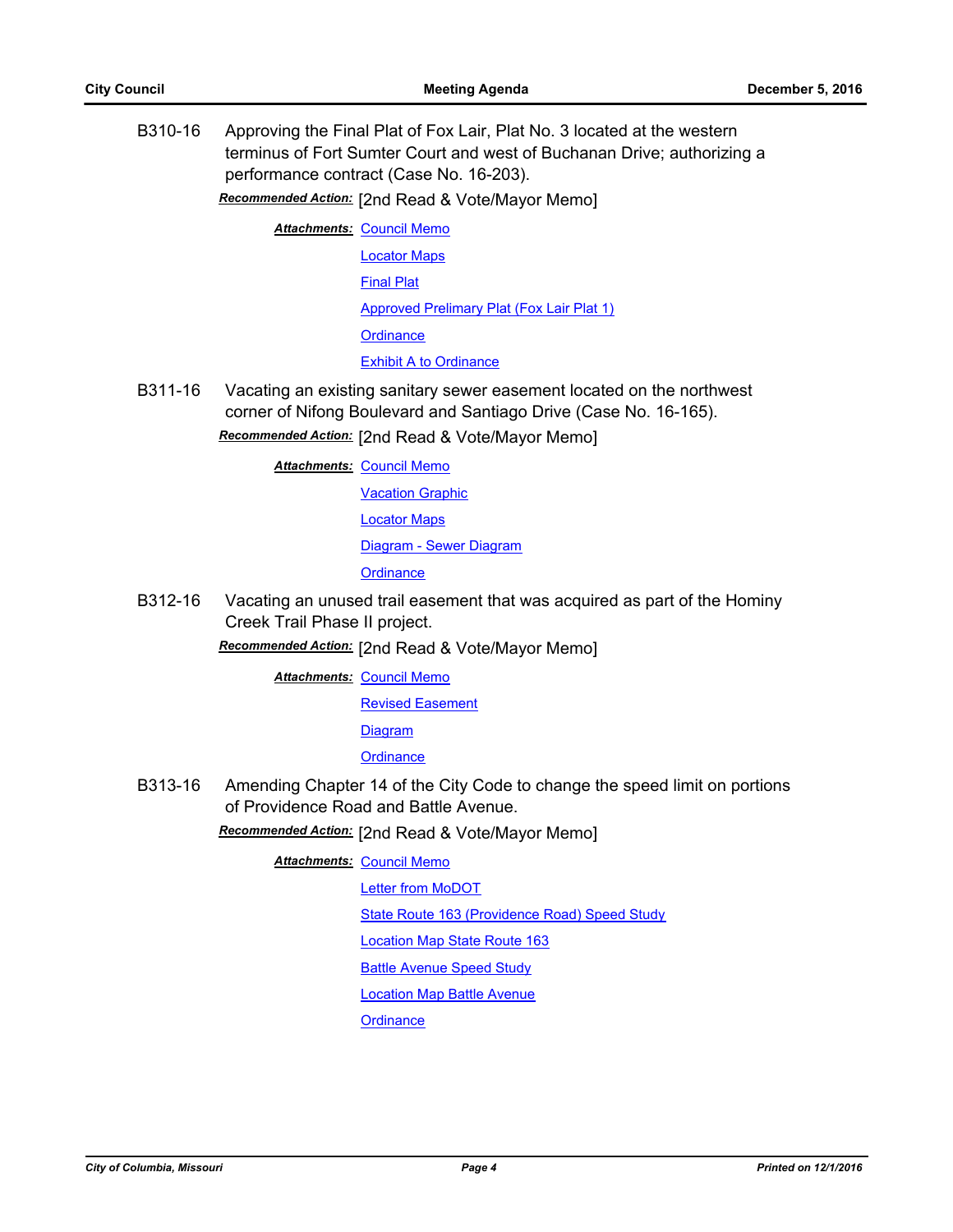B316-16 Accepting Stormwater Management/BMP Facilities Covenants.

*Recommended Action:* [2nd Read & Vote/Mayor Memo]

**Attachments: [Council Memo](http://gocolumbiamo.legistar.com/gateway.aspx?M=F&ID=60eb11f9-0f0f-4ed9-b679-f81bc943e494.docx)** 

**[Ordinance](http://gocolumbiamo.legistar.com/gateway.aspx?M=F&ID=22bd7793-6570-4324-a3b5-4fef8ab975c5.doc)** 

B317-16 Authorizing recreational trails program project agreements and a land and water conservation fund project agreement with the State of Missouri - Department of Natural Resources; appropriating funds.

*Recommended Action:* [2nd Read & Vote/Mayor Memo]

**Attachments: [Council Memo](http://gocolumbiamo.legistar.com/gateway.aspx?M=F&ID=f22d1326-602a-47aa-9a3c-ea8e988ba75f.docx)** 

**[Ordinance](http://gocolumbiamo.legistar.com/gateway.aspx?M=F&ID=d0765f4a-326d-4568-a8e5-84004bdc5bde.doc)** 

[Exhibit A to Ordinance](http://gocolumbiamo.legistar.com/gateway.aspx?M=F&ID=0a00e9bd-e5c9-4892-b8c5-f6b1d0a24cb9.pdf)

[Exhibit B to Ordinance](http://gocolumbiamo.legistar.com/gateway.aspx?M=F&ID=1c899d64-c2ca-4976-b719-b20a75c91262.pdf)

**[Exhibit C to Ordinance](http://gocolumbiamo.legistar.com/gateway.aspx?M=F&ID=d6368917-c1a1-4746-87c6-ae4315951a3d.pdf)** 

B318-16 Authorizing a grant agreement with the State of Missouri - Missouri Arts Council for the Parks and Recreation Department Annual Fall Heritage Festival and Crafts Show.

*Recommended Action:* [2nd Read & Vote/Mayor Memo]

**Attachments: [Council Memo](http://gocolumbiamo.legistar.com/gateway.aspx?M=F&ID=95bbd0fb-594f-4749-8354-e46b7dfb3f76.docx)** 

**[Ordinance](http://gocolumbiamo.legistar.com/gateway.aspx?M=F&ID=d4ee22e5-bb44-4cf3-9e41-7d750707318e.doc)** 

**[Exhibit A to Ordinance](http://gocolumbiamo.legistar.com/gateway.aspx?M=F&ID=4ce47219-3bc7-4748-a17c-77f7240f0254.pdf)** 

B319-16 Accepting a grant from the 3M Foundation for CoMo Common Ground for a monarch butterfly habitat restoration project; appropriating funds.

*Recommended Action:* [2nd Read & Vote/Mayor Memo]

**Attachments: [Council Memo](http://gocolumbiamo.legistar.com/gateway.aspx?M=F&ID=9b171205-6027-474f-93b3-698d85c37af3.docx)** 

**[Ordinance](http://gocolumbiamo.legistar.com/gateway.aspx?M=F&ID=1acc68cc-2af7-4fbd-9f6b-2f2ad0e59325.doc)** 

B320-16 Appropriating funds for the purchase of City of Columbia flags to have available for resale.

*Recommended Action:* [2nd Read & Vote/Mayor Memo]

**Attachments: [Council Memo](http://gocolumbiamo.legistar.com/gateway.aspx?M=F&ID=4b8d03d6-4340-49da-8b27-4b67a79a8fc2.docx)** 

**[Ordinance](http://gocolumbiamo.legistar.com/gateway.aspx?M=F&ID=e216968d-1955-4c88-9f51-0297d6c5b327.doc)** 

B322-16 Authorizing an agreement with the County of Boone, Missouri for the second assignment of legacy assets related to Public Safety Joint Communications.

*Recommended Action:* [2nd Read & Vote/Mayor Memo]

**Attachments: [Council Memo](http://gocolumbiamo.legistar.com/gateway.aspx?M=F&ID=71209ba6-f97c-4e24-a5d9-8c870734e08b.docx)** 

**[Ordinance](http://gocolumbiamo.legistar.com/gateway.aspx?M=F&ID=1fb3692a-879e-4b2e-b0b3-408247451bfd.doc)** 

**[Attachment A to Ordinance](http://gocolumbiamo.legistar.com/gateway.aspx?M=F&ID=1071e26a-e485-428d-a2eb-a3baa72ec6d2.pdf)**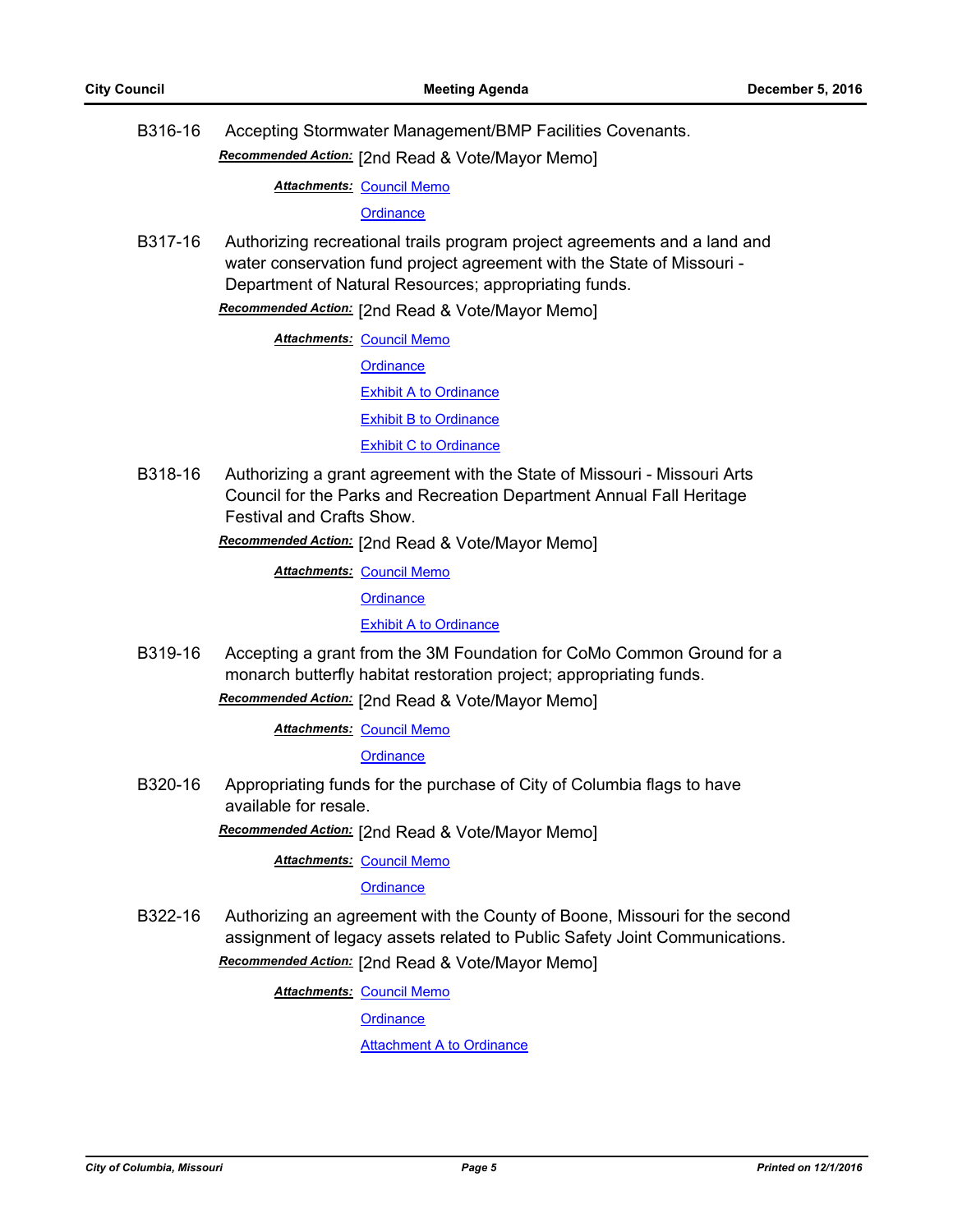B323-16 Authorizing a cooperative agreement with the County of Boone, Missouri for server relocation and disaster recovery services.

*Recommended Action:* [2nd Read & Vote/Mayor Memo]

**Attachments: [Council Memo](http://gocolumbiamo.legistar.com/gateway.aspx?M=F&ID=6dbd7a76-f879-41d9-95f2-c92c449dc0cc.docx)** 

**[Ordinance](http://gocolumbiamo.legistar.com/gateway.aspx?M=F&ID=2bc9ac62-ac2c-4ee0-ab54-80eaa8f7534c.doc)** 

[Attachment A to Ordinance](http://gocolumbiamo.legistar.com/gateway.aspx?M=F&ID=5920046c-69c0-4be1-b82e-4b1072166d0c.pdf)

B324-16 Amending Chapter 17 of the City Code as it relates to parks and recreation. *Recommended Action:* [2nd Read & Vote/Mayor Memo]

**Attachments: [Council Memo](http://gocolumbiamo.legistar.com/gateway.aspx?M=F&ID=d030dd17-40a8-4ded-a347-dec4796c635f.docx)** 

[P&R Commission Draft Minutes](http://gocolumbiamo.legistar.com/gateway.aspx?M=F&ID=676f4aca-3846-46cf-afb8-f9db1f72c0aa.docx)

**[Ordinance](http://gocolumbiamo.legistar.com/gateway.aspx?M=F&ID=dcb74b7b-bc97-42fa-bd04-6291651b5545.doc)** 

R175-16 Setting a public hearing: consider an amendment to the 2015-2019 Consolidated Plan and FY 2016 Annual Action Plan for CDBG and HOME funds; establishing a comment period.

*Recommended Action:* [Read & Vote/Mayor Memo]

**Attachments: [Council Memo](http://gocolumbiamo.legistar.com/gateway.aspx?M=F&ID=cd4e5304-88f9-4f9f-a5de-605091b88492.docx)** 

**[Resolution](http://gocolumbiamo.legistar.com/gateway.aspx?M=F&ID=d37181f3-adb8-4e37-a0a9-09028f2d749b.doc)** 

R176-16 Authorizing a contract with the Central Missouri Humane Society for 2017 animal control and municipal shelter services.

*Recommended Action:* [Read & Vote/Mayor Memo]

**Attachments: [Council Memo](http://gocolumbiamo.legistar.com/gateway.aspx?M=F&ID=3d8e2aeb-9505-405b-ab29-d5bf3ea08ed5.docx)** 

**[Resolution](http://gocolumbiamo.legistar.com/gateway.aspx?M=F&ID=5fd01eef-a60c-4bd2-85b2-387696f0e371.doc)** 

#### [Exhibit A to Resolution](http://gocolumbiamo.legistar.com/gateway.aspx?M=F&ID=68ea01b7-8b00-4e05-8f19-39eb74fb1b64.docx)

R177-16 Authorizing an agreement for professional architectural services with SFS Architecture, Inc. for planning, design and preparation of construction documents for a sports field house at the A. Perry Philips Park. *Recommended Action:* [Read & Vote/Mayor Memo]

**Attachments: [Council Memo](http://gocolumbiamo.legistar.com/gateway.aspx?M=F&ID=51222a3d-fe38-4d1c-9396-02a80334b86c.docx)** 

**[Resolution](http://gocolumbiamo.legistar.com/gateway.aspx?M=F&ID=a039e0a8-4206-43a2-9063-3c3e0558acea.doc)** 

[Exhibit A to Resolution](http://gocolumbiamo.legistar.com/gateway.aspx?M=F&ID=7a853d75-1f69-4e5a-b4dc-5bd4a453f2b6.pdf)

**VIII. NEW BUSINESS**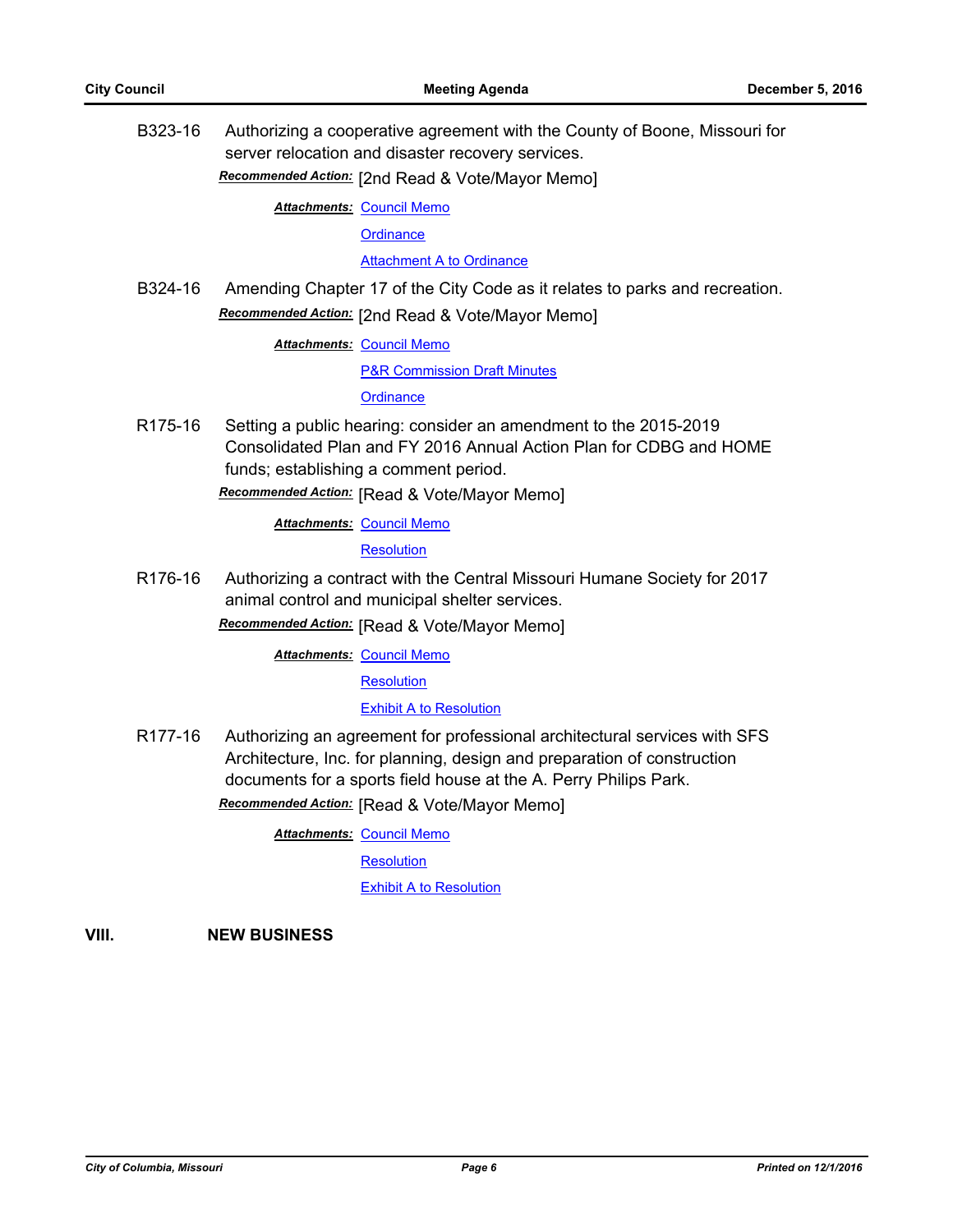#### **IX. INTRODUCTION AND FIRST READING**

PR178-16 Adopting a "Vision Zero" Policy; setting a goal of eliminating traffic deaths and serious injuries in Columbia by 2030.

*Recommended Action:* [Read & Hold/Mayor Memo]

#### **Attachments: [Council Memo](http://gocolumbiamo.legistar.com/gateway.aspx?M=F&ID=f9c1f710-5540-471b-9e26-d2f5a8ca199c.docx)**

[Pedestrian Safety Task Force Final Report and Recommendations](http://gocolumbiamo.legistar.com/gateway.aspx?M=F&ID=7979ba45-a233-41e2-953c-9d979b4147f0.pdf)

[Correspondence from Board of Health](http://gocolumbiamo.legistar.com/gateway.aspx?M=F&ID=0e28192b-22ec-4b14-a71c-10697c5e010a.pdf)

[Correspondence from Bicycle/Pedestrian Commission](http://gocolumbiamo.legistar.com/gateway.aspx?M=F&ID=960784e4-7900-4537-b8d9-32ceda7ebbb6.doc)

[Correspondence from Disabilities Commission](http://gocolumbiamo.legistar.com/gateway.aspx?M=F&ID=f4fdf14e-368f-41da-82aa-b576f8ad5a7b.doc)

[Correspondence from Public Transit Advisory Commission](http://gocolumbiamo.legistar.com/gateway.aspx?M=F&ID=0c1e3bbf-e202-44c1-9f93-2c08e7173c9a.doc)

[Policy Resolution](http://gocolumbiamo.legistar.com/gateway.aspx?M=F&ID=e476db53-2b11-4291-b38a-dd285686668f.doc)

#### [Exhibit A to Resolution](http://gocolumbiamo.legistar.com/gateway.aspx?M=F&ID=e1b03852-c4eb-44b7-bbec-f6c39001893a.docx)

B325-16**\*\*** Approving the CP/OP Plan for Discovery Park Subdivision - Plat 4 located on the west side of Nocona Parkway and south of Ponderosa Street; setting forth a condition for approval (Case No. 16-173).

*Recommended Action:* [Intro & 1st Read/Mayor Memo]

**Attachments: [Council Memo](http://gocolumbiamo.legistar.com/gateway.aspx?M=F&ID=fc72776d-a0b2-4833-8856-dc8c5f0651e5.docx)** 

[Locator Maps](http://gocolumbiamo.legistar.com/gateway.aspx?M=F&ID=2703458f-8d59-495d-8912-d5151c501bc6.pdf)

[CP/OP Plan for Discovery Park Subdivision Plat 4](http://gocolumbiamo.legistar.com/gateway.aspx?M=F&ID=251d9bc8-8829-49a1-b731-19c904e38e57.pdf)

[Staff Report to Planning and Zoning Commission](http://gocolumbiamo.legistar.com/gateway.aspx?M=F&ID=ac19fd5e-93c4-47bd-b3aa-ff018a572d88.pdf)

[Attachment to PZC Staff Report - Sign Elevations](http://gocolumbiamo.legistar.com/gateway.aspx?M=F&ID=b95180bb-a082-4ee1-99b2-7ce6fcd88ba4.pdf)

[Attachment to PZC Staff Report - Impervious Worksheet](http://gocolumbiamo.legistar.com/gateway.aspx?M=F&ID=114af466-3180-4178-b980-45952add2d48.pdf)

[Attachment to PZC Staff Report - Approved Discovery Park Preliminary Plat 2](http://gocolumbiamo.legistar.com/gateway.aspx?M=F&ID=93380af6-e939-4622-8f0a-19a5961d3418.pdf)

[Excerpts from Minutes](http://gocolumbiamo.legistar.com/gateway.aspx?M=F&ID=9d0c34de-c6d1-477b-9c3a-0e0330625c79.docx)

**[Ordinance](http://gocolumbiamo.legistar.com/gateway.aspx?M=F&ID=69d51182-7bc8-448e-b893-a08920562f9e.doc)** 

[Exhibit A to Ordinance](http://gocolumbiamo.legistar.com/gateway.aspx?M=F&ID=3c05216c-acb9-4765-87de-c40b1868f4ef.pdf)

B326-16**\*** Approving the Final Plat of Discovery Park Subdivision Plat 4 located on the west side of Nocona Parkway and south of Ponderosa Street; authorizing a performance contract (Case No. 16-175).

*Recommended Action:* [Intro & 1st Read/Mayor Memo]

**Attachments: [Council Memo](http://gocolumbiamo.legistar.com/gateway.aspx?M=F&ID=0a7269b8-ef05-440d-a381-11fe1e36229f.docx)** 

[Locator Maps](http://gocolumbiamo.legistar.com/gateway.aspx?M=F&ID=4d277249-c73c-4fa9-85ad-36d33d81927c.pdf)

[Final Plat](http://gocolumbiamo.legistar.com/gateway.aspx?M=F&ID=432b00a0-27d7-4dae-a49c-c608a323201a.pdf)

**[Ordinance](http://gocolumbiamo.legistar.com/gateway.aspx?M=F&ID=b4e3dc5c-c92c-49a7-81bb-35f1b6c95157.doc)** 

[Exhibit A to Ordinance](http://gocolumbiamo.legistar.com/gateway.aspx?M=F&ID=7d166cec-da52-45f1-ad30-11fe8a83df91.pdf)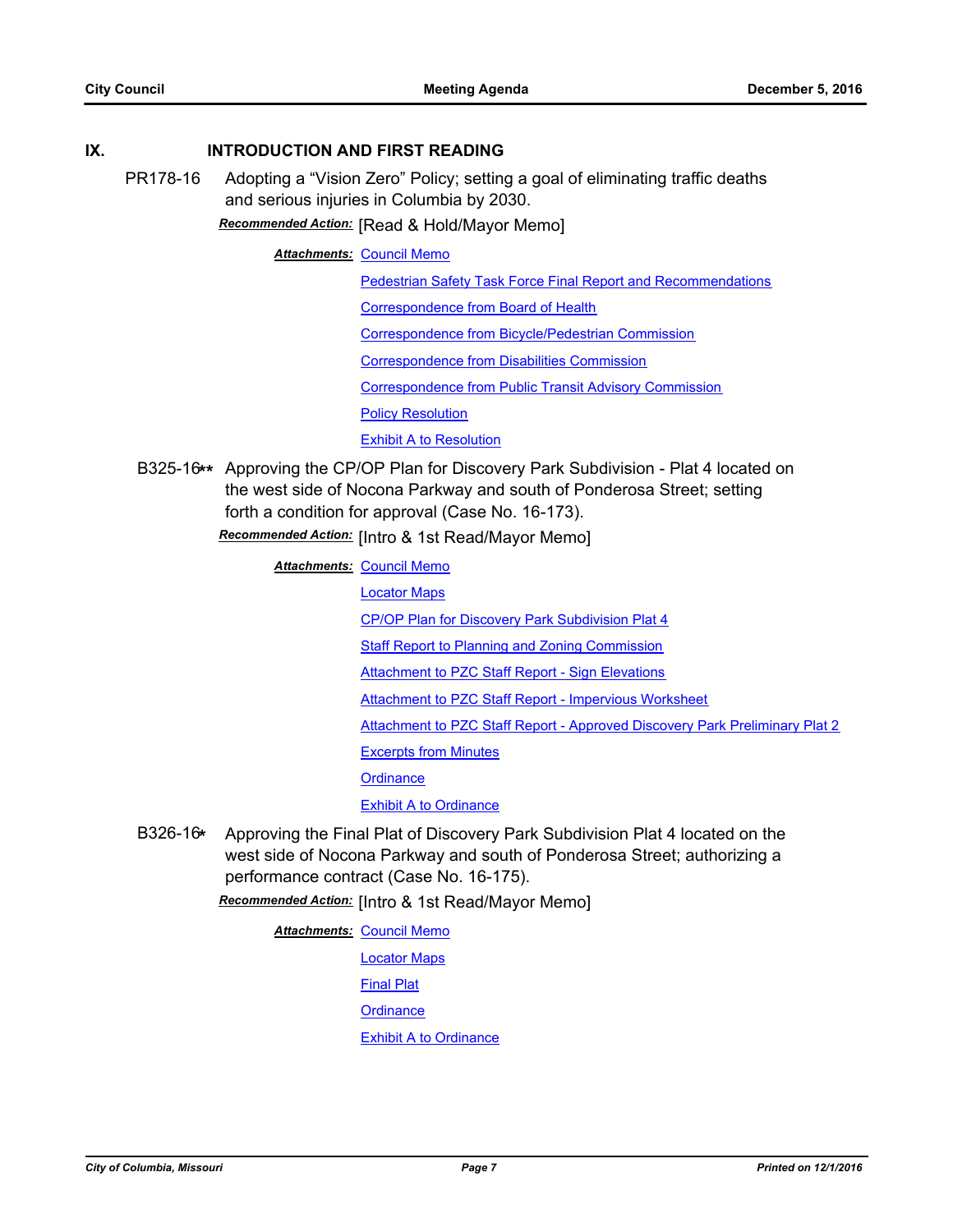B327-16**\*** Vacating unused electric utility easements on property located east of Beverly Drive and south of I-70 Drive SW (1900 I-70 Drive SW) (Case No. 17-2).

*Recommended Action:* [Intro & 1st Read/Mayor Memo]

**Attachments: [Council Memo](http://gocolumbiamo.legistar.com/gateway.aspx?M=F&ID=931a80e3-66ca-4ff3-ab7b-246f6e43ce5a.docx)** [Easement Vacation Diagram](http://gocolumbiamo.legistar.com/gateway.aspx?M=F&ID=18480152-85a7-423b-8102-484dd5a056c3.pdf) [Locator Maps](http://gocolumbiamo.legistar.com/gateway.aspx?M=F&ID=9f9c8596-d992-43bf-9d14-cd6af512a5f5.pdf) **[Ordinance](http://gocolumbiamo.legistar.com/gateway.aspx?M=F&ID=1baeab02-7483-4022-9739-57fa6358e5ec.doc)** 

B328-16**\*** Authorizing a development agreement with Greg and Kelly Deline as it relates to the proposed development of property located on the southwest corner of Highway 763 and Brown School Road (Case No. 17-30).

*Recommended Action:* [Intro & 1st Read/Mayor Memo]

**Attachments: [Council Memo](http://gocolumbiamo.legistar.com/gateway.aspx?M=F&ID=0f18f159-5603-46b7-9945-f9f02c6967aa.docx)** 

[Locator Maps](http://gocolumbiamo.legistar.com/gateway.aspx?M=F&ID=345fe776-3760-4ed7-828c-e40f243178c4.pdf)

**[Ordinance](http://gocolumbiamo.legistar.com/gateway.aspx?M=F&ID=1da4c32a-9e2b-4c7c-8ac6-7cc5cb48a1bf.doc)** 

**[Attachment A to Ordinance](http://gocolumbiamo.legistar.com/gateway.aspx?M=F&ID=08c84be4-5344-4b6b-9723-48906f3ab67f.pdf)** 

B329-16**\*** Authorizing a generators sale agreement with Shelter Mutual Insurance Company for the sale of two (2) generators and associated transformers and switchgear.

*Recommended Action:* [Intro & 1st Read/Mayor Memo]

**Attachments: [Council Memo](http://gocolumbiamo.legistar.com/gateway.aspx?M=F&ID=24342bc9-cdc8-4be2-b041-ffd921e96944.docx)** 

**[Ordinance](http://gocolumbiamo.legistar.com/gateway.aspx?M=F&ID=986993e8-05c0-421f-9ed3-d419f46aad07.doc)** 

[Exhibit A to Ordinance](http://gocolumbiamo.legistar.com/gateway.aspx?M=F&ID=cfe5dd0c-504e-420b-b76b-49238115ec4a.pdf)

B330-16**\*** Authorizing a Freight Enhancement Program grant agreement with the Missouri Highways and Transportation Commission for the purchase of a railcar unloading ramp and development of an automotive loading and unloading facility at the Columbia Terminal Railroad (COLT) transload site. *Recommended Action:* [Intro & 1st Read/Mayor Memo]

**Attachments: [Council Memo](http://gocolumbiamo.legistar.com/gateway.aspx?M=F&ID=d012359a-1357-4b0c-a136-eb6638705327.docx)** 

**[Ordinance](http://gocolumbiamo.legistar.com/gateway.aspx?M=F&ID=0fe9160c-e99c-40f8-882e-f01b3404f6d5.doc)** 

[Exhibit A to Ordinance](http://gocolumbiamo.legistar.com/gateway.aspx?M=F&ID=420f29f0-a943-487d-9414-27d012de0dce.pdf)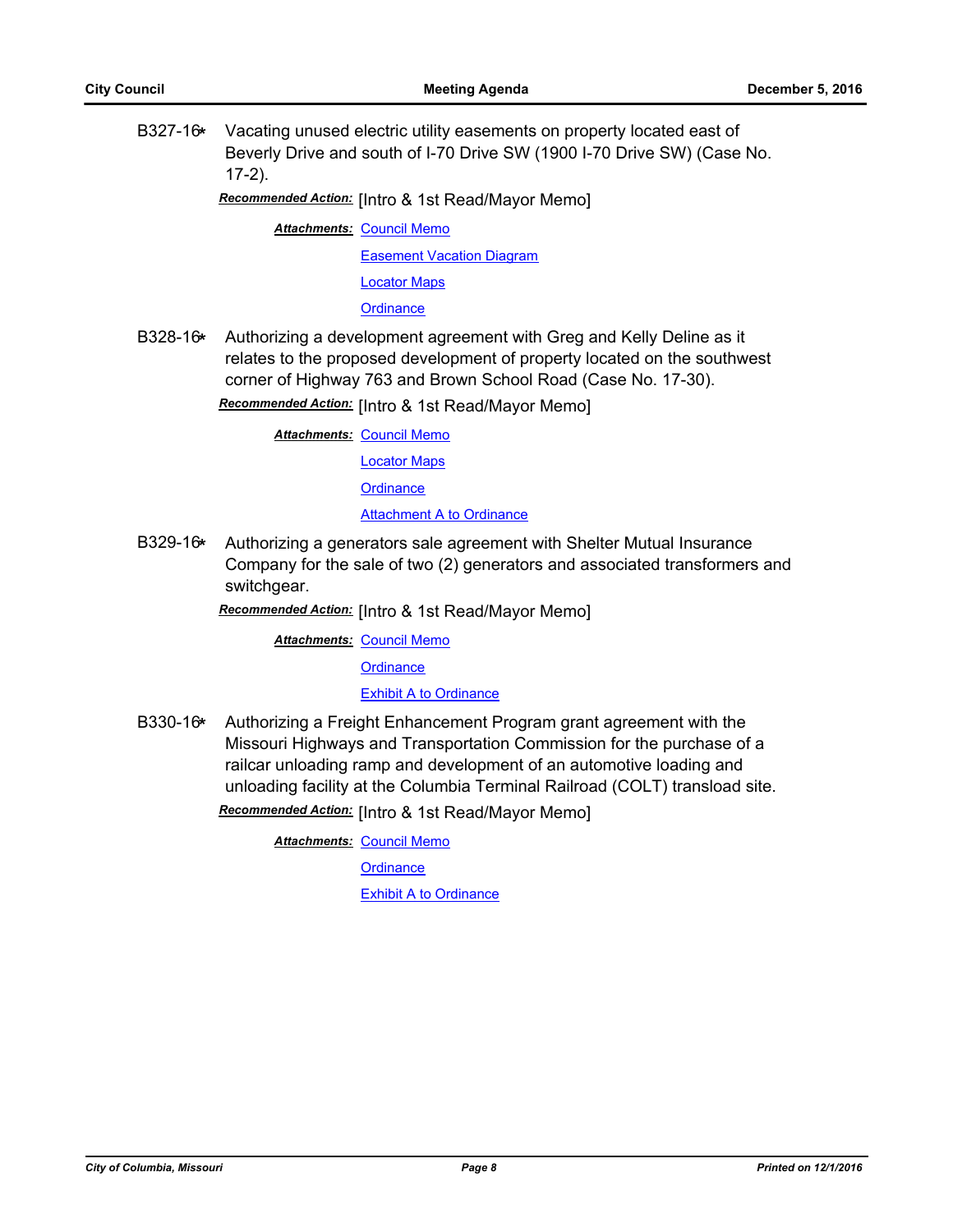B331-16**\*** Authorizing a memorandum of understanding with the Missouri Department of Natural Resources relating to development of an integrated management plan for City of Columbia wastewater and stormwater systems; authorizing approval of an Abatement Order On Consent with the Missouri Department of Natural Resources.

*Recommended Action:* [Intro & 1st Read/Mayor Memo]

**Attachments: [Council Memo](http://gocolumbiamo.legistar.com/gateway.aspx?M=F&ID=bfcaaeba-df38-4f61-b859-a2a93695a69d.docx)** 

[Correspondence from DNR](http://gocolumbiamo.legistar.com/gateway.aspx?M=F&ID=986e7207-0a07-4cf9-a24a-c8922030a76c.pdf)

**[Ordinance](http://gocolumbiamo.legistar.com/gateway.aspx?M=F&ID=78ec81e4-6227-40fa-812b-fb0c5250c564.doc)** 

[Exhibit A to Ordinance](http://gocolumbiamo.legistar.com/gateway.aspx?M=F&ID=d8027e9d-a8aa-411d-8869-4c968d64d14f.pdf)

[Exhibit B to Ordinance](http://gocolumbiamo.legistar.com/gateway.aspx?M=F&ID=d0c12183-d4fa-4251-b331-8ee9e5a21bcb.pdf)

B332-16**\*** Authorizing an agreement with the Columbia Public School District for playground improvement projects at Parkade Elementary School, Fairview Elementary School, Benton Elementary School and Paxton Keeley Elementary School.

*Recommended Action:* [Intro & 1st Read/Mayor Memo]

**Attachments: [Council Memo](http://gocolumbiamo.legistar.com/gateway.aspx?M=F&ID=eae3fa66-7aaf-47e7-881c-f7a4c20a36e2.docx)** 

[Correspondence from Columbia Public School District](http://gocolumbiamo.legistar.com/gateway.aspx?M=F&ID=fda30954-9faf-4d73-9c6d-0338865dbe73.pdf)

**[Ordinance](http://gocolumbiamo.legistar.com/gateway.aspx?M=F&ID=e4d24c72-0336-47b7-a60e-205783d643a7.doc)** 

[Exhibit A to Ordinance](http://gocolumbiamo.legistar.com/gateway.aspx?M=F&ID=6d3daeb6-c65f-49c8-8f6a-1cc658a50c9a.doc)

B333-16**\*** Authorizing Amendment No. 3 to the program services contract with the Missouri Department of Health and Senior Services for the Healthy Eating Active Living in Local Communities program; appropriating funds.

*Recommended Action:* [Intro & 1st Read/Mayor Memo]

**Attachments: [Council Memo](http://gocolumbiamo.legistar.com/gateway.aspx?M=F&ID=3c52e7fe-5024-4f5b-abd0-8f74afa2b0ce.docx)** 

**[Ordinance](http://gocolumbiamo.legistar.com/gateway.aspx?M=F&ID=5defd074-f8fe-4782-9574-89caf1015322.doc)** 

[Exhibit A to Ordinance](http://gocolumbiamo.legistar.com/gateway.aspx?M=F&ID=da581c70-a453-45f1-a02f-ae476503c51f.pdf)

B334-16**\*** Authorizing a program services contract with the Missouri Department of Health and Senior Services for child care health consultation.

*Recommended Action:* [Intro & 1st Read/Mayor Memo]

**Attachments: [Council Memo](http://gocolumbiamo.legistar.com/gateway.aspx?M=F&ID=4f3a2131-7f78-42fe-ae90-e6eac73729c8.docx)** 

**[Ordinance](http://gocolumbiamo.legistar.com/gateway.aspx?M=F&ID=a19f5817-bb96-4424-bfeb-fdaeca19ec97.doc)** 

#### **[Exhibit A to Ordinance](http://gocolumbiamo.legistar.com/gateway.aspx?M=F&ID=d6374e13-7b24-4795-a228-1450eb215f90.pdf)**

B335-16**\*** Amending Chapter 18 of the City Code relating to police and fire pension plans.

*Recommended Action:* [Intro & 1st Read/Mayor Memo]

**Attachments: [Council Memo](http://gocolumbiamo.legistar.com/gateway.aspx?M=F&ID=24687b6b-026f-4197-a80c-55481cbc6015.docx)** 

[Exhibit A to Council Memo - 2015 Restatement \(as sent to IRS 2.26.15\)](http://gocolumbiamo.legistar.com/gateway.aspx?M=F&ID=59459a82-8ef4-402d-af62-f7db54cef4e2.doc) **[Ordinance](http://gocolumbiamo.legistar.com/gateway.aspx?M=F&ID=a6b60f99-0f25-47c9-b79e-81a3beec212f.doc)**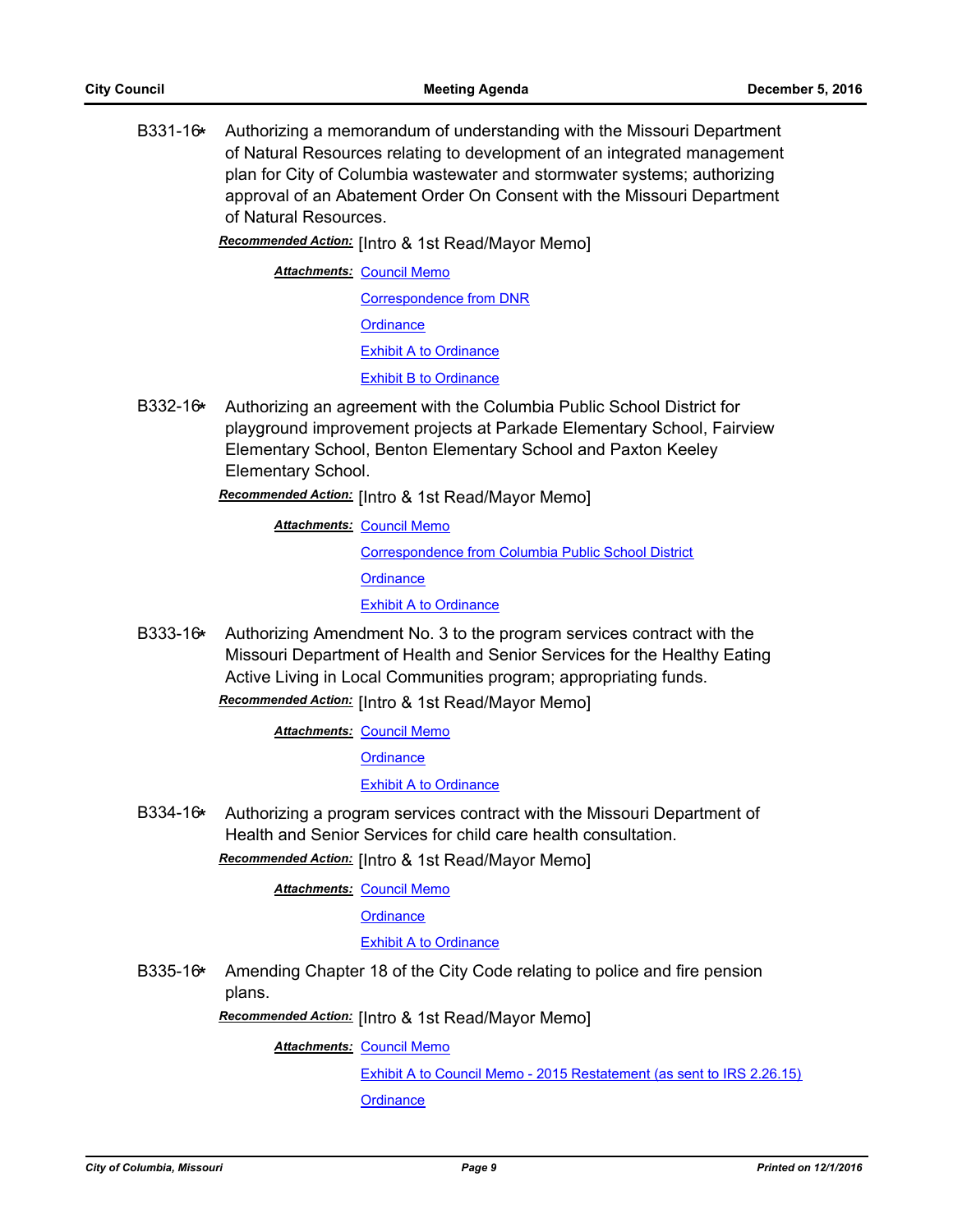B336-16**\*** Authorizing renewal of provisions pertaining to the operation of the Columbia Fire Department and conditions of employment of the Columbia Fire Department personnel.

*Recommended Action:* [Intro & 1st Read/Mayor Memo]

**Attachments: [Council Memo](http://gocolumbiamo.legistar.com/gateway.aspx?M=F&ID=0cfb44e4-9958-49c0-8fca-e47f4dbbd355.docx)** 

**[Ordinance](http://gocolumbiamo.legistar.com/gateway.aspx?M=F&ID=65a85449-9a9d-4b1c-8350-d4a2b5edce99.doc)** 

B337-16**\*** Accepting a donation from United HealthCare for wellness promotions and programs for City employees; appropriating funds. *Recommended Action:* [Intro & 1st Read/Mayor Memo]

**Attachments: [Council Memo](http://gocolumbiamo.legistar.com/gateway.aspx?M=F&ID=698b96e9-e956-4828-be62-12215d51d41b.docx)** 

[Eligibile Services Covered by UHC Wellness Credit](http://gocolumbiamo.legistar.com/gateway.aspx?M=F&ID=cff78255-e3f5-494b-a901-30761d785741.pdf)

**[Ordinance](http://gocolumbiamo.legistar.com/gateway.aspx?M=F&ID=9bb6af9a-c6b7-4507-b7b2-2f0eedab70a0.doc)** 

B338-16**\*** Adopting the Choice Plus \$750 Plan, the Choice Plus \$1,500 Plan and the Choice Plus \$2,600 High Deductible Health Plan for the City of Columbia.

*Recommended Action:* [Intro & 1st Read/Mayor Memo]

**Attachments: [Council Memo](http://gocolumbiamo.legistar.com/gateway.aspx?M=F&ID=40397106-e634-44d2-9aa5-efa33a4de4c9.docx) [Ordinance](http://gocolumbiamo.legistar.com/gateway.aspx?M=F&ID=6decee2c-4fca-44ae-bcd9-edd322788741.doc)** [Exhibit A to Ordinance](http://gocolumbiamo.legistar.com/gateway.aspx?M=F&ID=29e47d0d-b7c7-4136-aade-9941afe15399.pdf) **[Exhibit B to Ordinance](http://gocolumbiamo.legistar.com/gateway.aspx?M=F&ID=f58defda-2e76-4a49-abf8-8e1b14405f60.pdf)** [Exhibit C to Ordinance](http://gocolumbiamo.legistar.com/gateway.aspx?M=F&ID=8cd706af-2761-49b5-a702-17d5953a622a.pdf)

**\*Non-zoning related introductory item that may be included on a future agenda as a consent item. Any such item can be removed from the consent agenda and placed under old business or new business at the request of a council member or any other interested person. The request must be made at the beginning of the council meeting at which the council bill or resolution is scheduled to be acted upon.** 

**\*\*Zoning related introductory item that may be included on a future agenda as a consent item. Any such item can be removed from the consent agenda and placed under old business at the request of a council member or any other interested person. The request must be made to the city clerk before noon on the Wednesday before the council meeting at which the council bill is scheduled to be considered for passage.**

**Non-asterisk items are expected to be included in a future agenda as a public hearing or an old business item.**